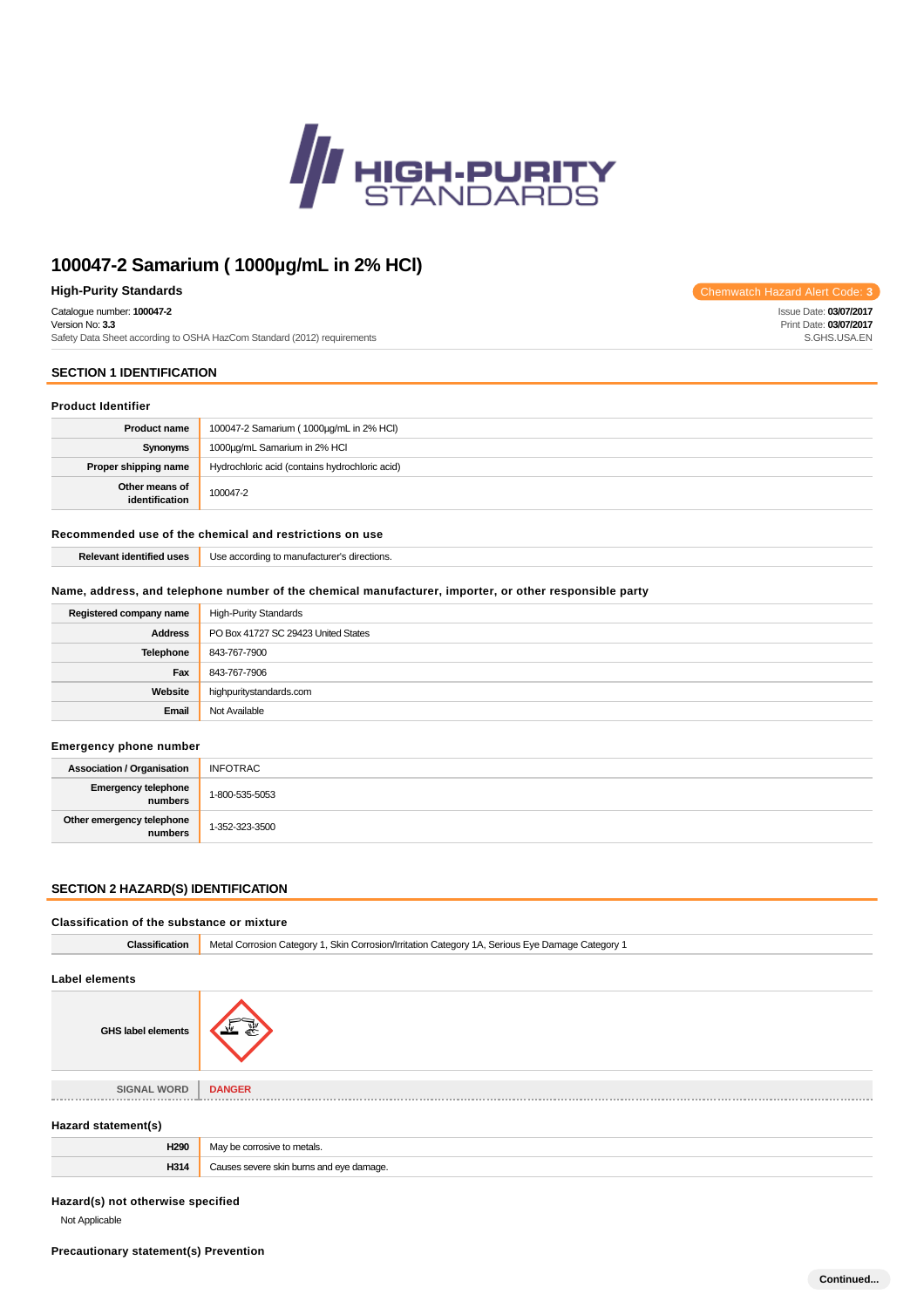Catalogue number: **100047-2** Version No: **3.3**

### Issue Date: **03/07/2017** Print Date: **03/07/2017**

### **100047-2 Samarium ( 1000µg/mL in 2% HCl)**

**P260** Do not breathe dust/fume/gas/mist/vapours/spray. **Precautionary statement(s) Response P301+P330+P331** IF SWALLOWED: Rinse mouth. Do NOT induce vomiting. **Precautionary statement(s) Storage P405** Store locked up. **Precautionary statement(s) Disposal P501** Dispose of contents/container in accordance with local regulations.

### **SECTION 3 COMPOSITION / INFORMATION ON INGREDIENTS**

#### **Substances**

See section below for composition of Mixtures

### **Mixtures**

| <b>CAS No</b> | %[weight]     | Name                |
|---------------|---------------|---------------------|
| 12060-58-1    | $0.1$ (as Sm) | samarium(III) oxide |
| 7732-18-5     | balance       | water               |
| 7647-01-0     | ∼             | hydrochloric acid   |

#### **SECTION 4 FIRST-AID MEASURES**

### **Description of first aid measures**

| <b>Eye Contact</b>  | If this product comes in contact with the eyes:<br>Inmediately hold eyelids apart and flush the eye continuously with running water.<br>Ensure complete irrigation of the eye by keeping eyelids apart and away from eye and moving the eyelids by occasionally lifting the upper and lower lids.<br>► Continue flushing until advised to stop by the Poisons Information Centre or a doctor, or for at least 15 minutes.<br>Transport to hospital or doctor without delay.<br>► Removal of contact lenses after an eye injury should only be undertaken by skilled personnel.                                                                                                                                                                                                                                                                                                                                                                                                                                                                                                                                                                                |
|---------------------|---------------------------------------------------------------------------------------------------------------------------------------------------------------------------------------------------------------------------------------------------------------------------------------------------------------------------------------------------------------------------------------------------------------------------------------------------------------------------------------------------------------------------------------------------------------------------------------------------------------------------------------------------------------------------------------------------------------------------------------------------------------------------------------------------------------------------------------------------------------------------------------------------------------------------------------------------------------------------------------------------------------------------------------------------------------------------------------------------------------------------------------------------------------|
| <b>Skin Contact</b> | If skin or hair contact occurs:<br>In Immediately flush body and clothes with large amounts of water, using safety shower if available.<br>• Quickly remove all contaminated clothing, including footwear.<br>► Wash skin and hair with running water. Continue flushing with water until advised to stop by the Poisons Information Centre.<br>Transport to hospital, or doctor.                                                                                                                                                                                                                                                                                                                                                                                                                                                                                                                                                                                                                                                                                                                                                                             |
| Inhalation          | If fumes or combustion products are inhaled remove from contaminated area.<br>Lay patient down. Keep warm and rested.<br>Prostheses such as false teeth, which may block airway, should be removed, where possible, prior to initiating first aid procedures.<br>Apply artificial respiration if not breathing, preferably with a demand valve resuscitator, bag-valve mask device, or pocket mask as trained. Perform CPR if<br>necessary.<br>Transport to hospital, or doctor, without delay.<br>Inhalation of vapours or aerosols (mists, fumes) may cause lung oedema.<br>• Corrosive substances may cause lung damage (e.g. lung oedema, fluid in the lungs).<br>As this reaction may be delayed up to 24 hours after exposure, affected individuals need complete rest (preferably in semi-recumbent posture) and must be<br>kept under medical observation even if no symptoms are (yet) manifested.<br>Effore any such manifestation, the administration of a spray containing a dexamethasone derivative or beclomethasone derivative may be considered.<br>This must definitely be left to a doctor or person authorised by him/her.<br>(ICSC13719) |
| Ingestion           | For advice, contact a Poisons Information Centre or a doctor at once.<br>• Urgent hospital treatment is likely to be needed.<br>If swallowed do <b>NOT</b> induce vomiting.<br>F If vomiting occurs, lean patient forward or place on left side (head-down position, if possible) to maintain open airway and prevent aspiration.<br>$\triangleright$ Observe the patient carefully.<br>► Never give liquid to a person showing signs of being sleepy or with reduced awareness; i.e. becoming unconscious.<br>• Give water to rinse out mouth, then provide liquid slowly and as much as casualty can comfortably drink.<br>Transport to hospital or doctor without delay.                                                                                                                                                                                                                                                                                                                                                                                                                                                                                   |

### **Most important symptoms and effects, both acute and delayed**

See Section 11

# **Indication of any immediate medical attention and special treatment needed**

For acute or short term repeated exposures to strong acids:

- Airway problems may arise from laryngeal edema and inhalation exposure. Treat with 100% oxygen initially.
- Respiratory distress may require cricothyroidotomy if endotracheal intubation is contraindicated by excessive swelling
- Intravenous lines should be established immediately in all cases where there is evidence of circulatory compromise.
- ▶ Strong acids produce a coagulation necrosis characterised by formation of a coagulum (eschar) as a result of the dessicating action of the acid on proteins in specific tissues. INGESTION:
- **Immediate dilution (milk or water) within 30 minutes post ingestion is recommended.**
- **DO NOT** attempt to neutralise the acid since exothermic reaction may extend the corrosive injury.
- Be careful to avoid further vomit since re-exposure of the mucosa to the acid is harmful. Limit fluids to one or two glasses in an adult.
- Charcoal has no place in acid management.
- Some authors suggest the use of lavage within 1 hour of ingestion.

SKIN: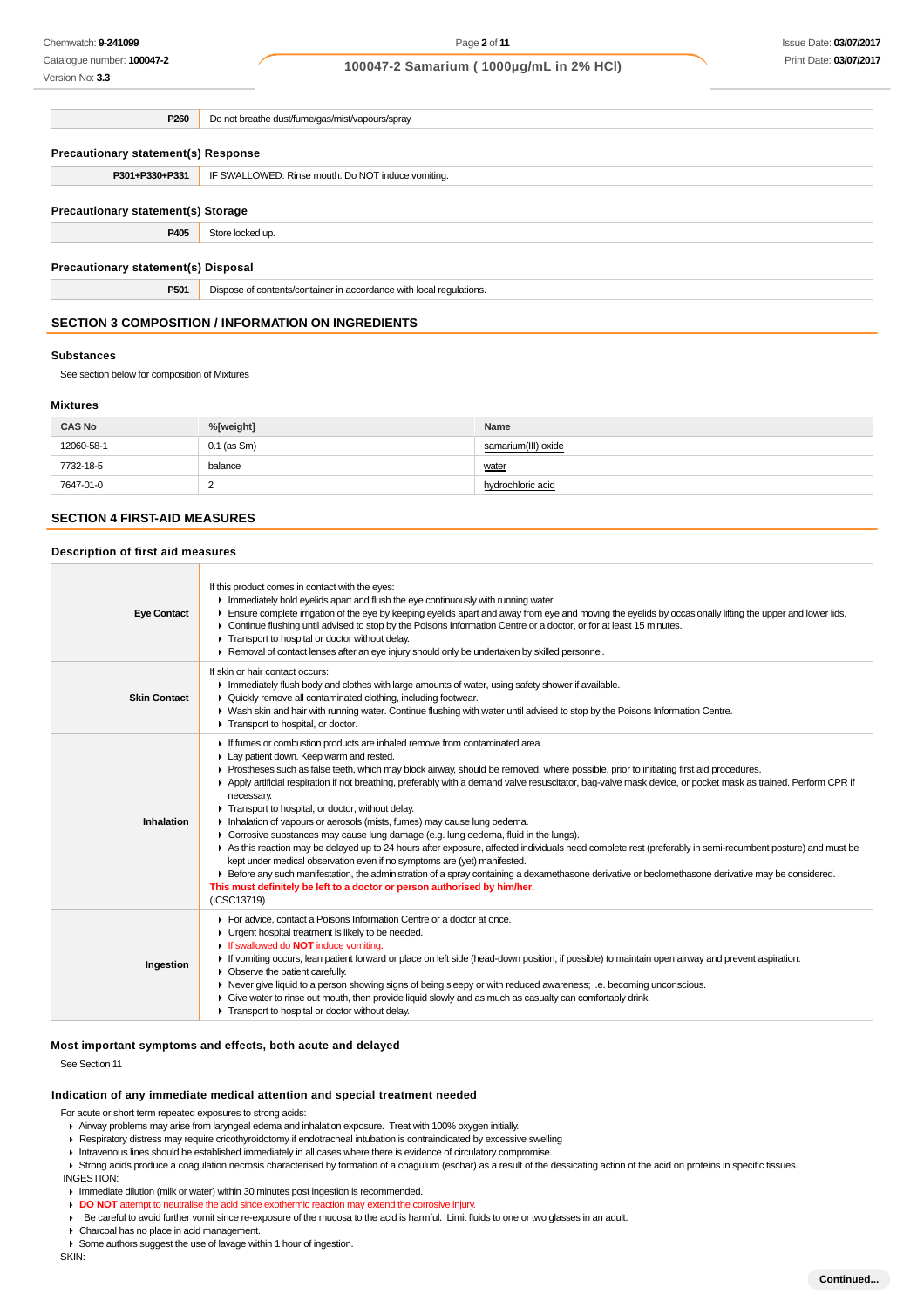Catalogue number: **100047-2**

# **100047-2 Samarium ( 1000µg/mL in 2% HCl)**

- Skin lesions require copious saline irrigation. Treat chemical burns as thermal burns with non-adherent gauze and wrapping.
- Deep second-degree burns may benefit from topical silver sulfadiazine.

EYE:

Version No: **3.3**

- ▶ Eye injuries require retraction of the eyelids to ensure thorough irrigation of the conjuctival cul-de-sacs. Irrigation should last at least 20-30 minutes. **DO NOT** use neutralising agents or any other additives. Several litres of saline are required.
- ▶ Cycloplegic drops, (1% cyclopentolate for short-term use or 5% homatropine for longer term use) antibiotic drops, vasoconstrictive agents or artificial tears may be indicated dependent on the severity of the injury.
- Steroid eye drops should only be administered with the approval of a consulting ophthalmologist).

[Ellenhorn and Barceloux: Medical Toxicology]

# **SECTION 5 FIRE-FIGHTING MEASURES**

### **Extinguishing media**

- There is no restriction on the type of extinguisher which may be used.
- Use extinguishing media suitable for surrounding area.

#### **Special hazards arising from the substrate or mixture**

**Fire Incompatibility** None known.

#### **Special protective equipment and precautions for fire-fighters**

| <b>Fire Fighting</b>         |                                                                                                                                                                                                                                                                                                                                                           |
|------------------------------|-----------------------------------------------------------------------------------------------------------------------------------------------------------------------------------------------------------------------------------------------------------------------------------------------------------------------------------------------------------|
| <b>Fire/Explosion Hazard</b> | $\triangleright$ Non combustible.<br>$\triangleright$ Not considered to be a significant fire risk.<br>Acids may react with metals to produce hydrogen, a highly flammable and explosive gas.<br>E Heating may cause expansion or decomposition leading to violent rupture of containers.<br>• May emit corrosive, poisonous fumes. May emit acrid smoke. |
|                              |                                                                                                                                                                                                                                                                                                                                                           |

# **SECTION 6 ACCIDENTAL RELEASE MEASURES**

**Personal precautions, protective equipment and emergency procedures**

See section 8

#### **Environmental precautions**

See section 12

#### **Methods and material for containment and cleaning up**

| <b>Minor Spills</b> | Drains for storage or use areas should have retention basins for pH adjustments and dilution of spills before discharge or disposal of material.<br>Check regularly for spills and leaks.<br>Clean up all spills immediately.<br>Avoid breathing vapours and contact with skin and eyes.<br>Control personal contact with the substance, by using protective equipment.<br>Contain and absorb spill with sand, earth, inert material or vermiculite.<br>Wipe up.<br>Place in a suitable, labelled container for waste disposal. |
|---------------------|---------------------------------------------------------------------------------------------------------------------------------------------------------------------------------------------------------------------------------------------------------------------------------------------------------------------------------------------------------------------------------------------------------------------------------------------------------------------------------------------------------------------------------|
| <b>Major Spills</b> |                                                                                                                                                                                                                                                                                                                                                                                                                                                                                                                                 |

Personal Protective Equipment advice is contained in Section 8 of the SDS.

# **SECTION 7 HANDLING AND STORAGE**

#### **Precautions for safe handling**

| Safe handling     | Avoid all personal contact, including inhalation.<br>▶ Wear protective clothing when risk of exposure occurs.<br>$\blacktriangleright$ Use in a well-ventilated area.<br><b>WARNING:</b> To avoid violent reaction. ALWAYS add material to water and NEVER water to material.<br>Avoid smoking, naked lights or ignition sources.<br>Avoid contact with incompatible materials.<br>▶ When handling, DO NOT eat, drink or smoke.<br>▶ Keep containers securely sealed when not in use.<br>Avoid physical damage to containers.<br>Always wash hands with soap and water after handling.<br>• Work clothes should be laundered separately. Launder contaminated clothing before re-use.<br>• Use good occupational work practice.<br>• Observe manufacturer's storage and handling recommendations contained within this SDS.<br>Atmosphere should be regularly checked against established exposure standards to ensure safe working conditions are maintained.<br>DO NOT allow clothing wet with material to stay in contact with skin |
|-------------------|----------------------------------------------------------------------------------------------------------------------------------------------------------------------------------------------------------------------------------------------------------------------------------------------------------------------------------------------------------------------------------------------------------------------------------------------------------------------------------------------------------------------------------------------------------------------------------------------------------------------------------------------------------------------------------------------------------------------------------------------------------------------------------------------------------------------------------------------------------------------------------------------------------------------------------------------------------------------------------------------------------------------------------------|
| Other information | Store in original containers.<br>▶ Keep containers securely sealed.<br>Store in a cool, dry, well-ventilated area.<br>Store away from incompatible materials and foodstuff containers.<br>• Protect containers against physical damage and check regularly for leaks.<br>• Observe manufacturer's storage and handling recommendations contained within this SDS.                                                                                                                                                                                                                                                                                                                                                                                                                                                                                                                                                                                                                                                                      |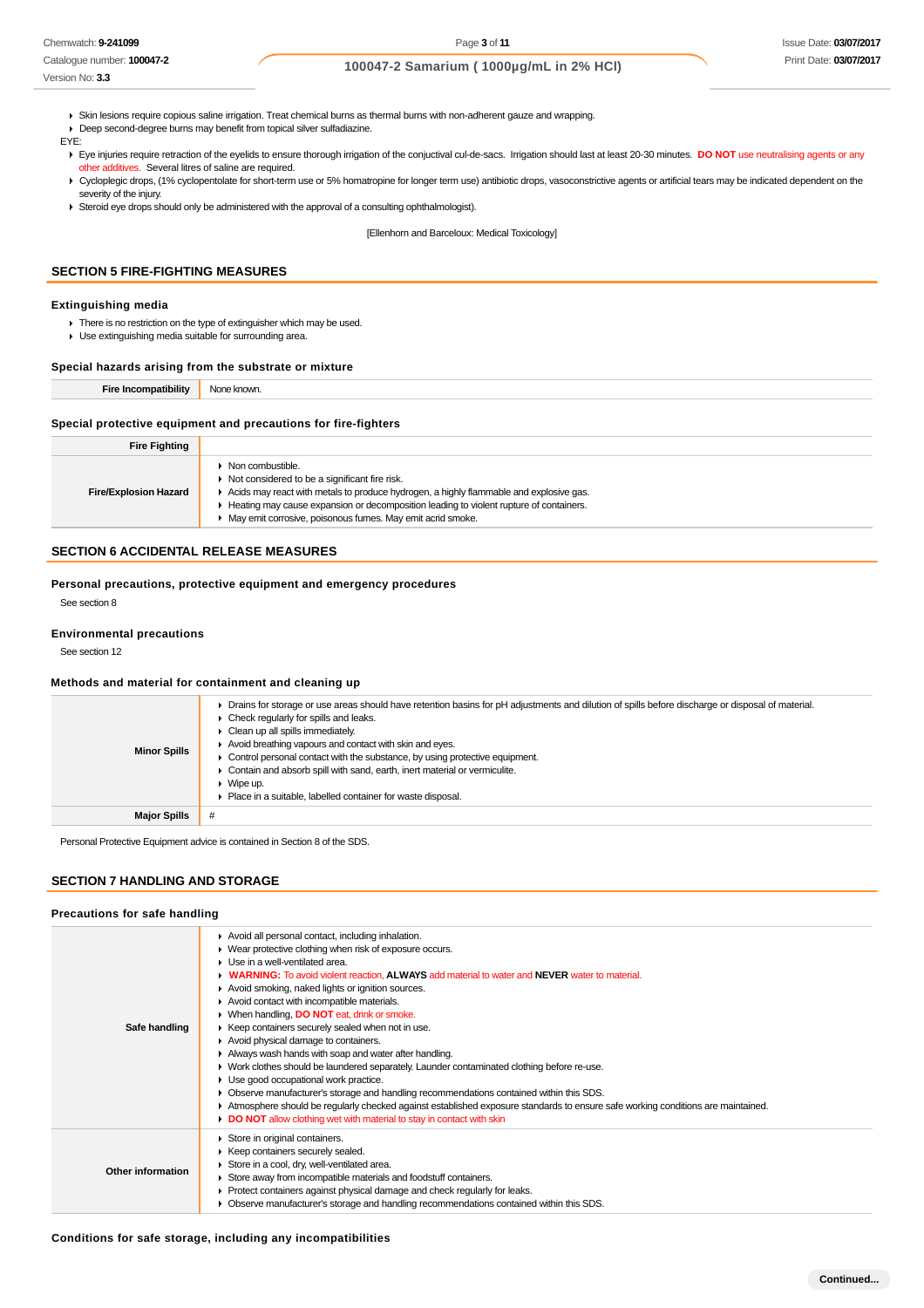### Catalogue number: **100047-2** Version No: **3.3**

# **100047-2 Samarium ( 1000µg/mL in 2% HCl)**

**DO NOT** use aluminium or galvanised containers

| Suitable container      | <b>DU NUT USE GIUITIII IIUITI UI GAIVALIISEU COLITAILIEI S</b><br>$\triangleright$ Check regularly for spills and leaks<br>Lined metal can, lined metal pail/ can.<br>• Plastic pail.<br>▶ Polyliner drum.<br>• Packing as recommended by manufacturer.<br>• Check all containers are clearly labelled and free from leaks.<br>For low viscosity materials<br>• Drums and jerricans must be of the non-removable head type.<br>• Where a can is to be used as an inner package, the can must have a screwed enclosure.<br>For materials with a viscosity of at least 2680 cSt. (23 deg. C) and solids (between 15 C deg. and 40 deg C.):<br>Removable head packaging;<br>▶ Cans with friction closures and<br>$\blacktriangleright$ low pressure tubes and cartridges<br>may be used.<br>Where combination packages are used, and the inner packages are of glass, porcelain or stoneware, there must be sufficient inert cushioning material in<br>contact with inner and outer packages unless the outer packaging is a close fitting moulded plastic box and the substances are not incompatible with the<br>plastic.                                                                                                                                                                                                                                                                                                                                                                                                                                                                                                                                                                                                                                                                                                                                                                                                                                                                                                                                                                                                                                                                                                                                                                                                                                                                                                                                                                                                                                                                                                                        |
|-------------------------|-------------------------------------------------------------------------------------------------------------------------------------------------------------------------------------------------------------------------------------------------------------------------------------------------------------------------------------------------------------------------------------------------------------------------------------------------------------------------------------------------------------------------------------------------------------------------------------------------------------------------------------------------------------------------------------------------------------------------------------------------------------------------------------------------------------------------------------------------------------------------------------------------------------------------------------------------------------------------------------------------------------------------------------------------------------------------------------------------------------------------------------------------------------------------------------------------------------------------------------------------------------------------------------------------------------------------------------------------------------------------------------------------------------------------------------------------------------------------------------------------------------------------------------------------------------------------------------------------------------------------------------------------------------------------------------------------------------------------------------------------------------------------------------------------------------------------------------------------------------------------------------------------------------------------------------------------------------------------------------------------------------------------------------------------------------------------------------------------------------------------------------------------------------------------------------------------------------------------------------------------------------------------------------------------------------------------------------------------------------------------------------------------------------------------------------------------------------------------------------------------------------------------------------------------------------------------------------------------------------------------------------------------|
| Storage incompatibility | In organic acids are generally soluble in water with the release of hydrogen ions. The resulting solutions have pH's of less than 7.0.<br>Inorganic acids neutralise chemical bases (for example: amines and inorganic hydroxides) to form salts - neutralisation can generate dangerously large<br>amounts of heat in small spaces.<br>F The dissolution of inorganic acids in water or the dilution of their concentrated solutions with additional water may generate significant heat.<br>The addition of water to inorganic acids often generates sufficient heat in the small region of mixing to cause some of the water to boil explosively. The<br>resulting "bumping" can spatter the acid.<br>Inorganic acids react with active metals, including such structural metals as aluminum and iron, to release hydrogen, a flammable gas.<br>In Inorganic acids can initiate the polymerisation of certain classes of organic compounds.<br>In Inorganic acids react with cyanide compounds to release gaseous hydrogen cyanide.<br>Inorganic acids generate flammable and/or toxic gases in contact with dithiocarbamates, isocyanates, mercaptans, nitrides, nitriles, sulfides, and strong<br>reducing agents. Additional gas-generating reactions occur with sulfites, nitrites, thiosulfates (to give H2S and SO3), dithionites (SO2), and even<br>carbonates.<br>Acids often catalyse (increase the rate of) chemical reactions.<br>Hydrogen chloride:<br>F reacts strongly with strong oxidisers (releasing chlorine gas), acetic anhydride, caesium cyanotridecahydrodecaborate(2-), ethylidene difluoride, hexalithium<br>disilicide, metal acetylide, sodium, silicon dioxide, tetraselenium tetranitride, and many organic materials<br>is incompatible with alkaline materials, acetic anhydride, acetylides, aliphatic amines, alkanolamines, alkylene oxides, aluminium, aluminium-titanium alloys,<br>aromatic amines, amines, amides, 2-aminoethanol, ammonia, ammonium hydroxide, borides, calcium phosphide, carbides, carbonates, cyanides,<br>chlorosulfonic acid, ethylenediamine, ethyleneimine, epichlorohydrin, formaldehyde, isocyanates, metals, metal oxides, metal hydroxides, metal acetylides,<br>metal carbides, oleum, organic anhydrides, potassium permanganate, perchloric acid, phosphides, 3-propiolactone, silicides, sulfides, sulfites, sulfuric acid,<br>uranium phosphide, vinyl acetate, vinylidene fluoride<br>A attacks most metals forming flammable hydrogen gas, and some plastics, rubbers and coatings<br>reacts with zinc, brass, galvanised iron, aluminium, copper and copper alloys |

**Reacts with mild steel, galvanised steel / zinc producing hydrogen gas which may form an explosive mixture with air.** 

### **SECTION 8 EXPOSURE CONTROLS / PERSONAL PROTECTION**

### **Control parameters**

### **OCCUPATIONAL EXPOSURE LIMITS (OEL)**

# **INGREDIENT DATA**

| Source                                                      | Ingredient           | <b>Material name</b>                                                                                                                             | <b>TWA</b>       | <b>STEL</b>      | Peak                          | <b>Notes</b>           |
|-------------------------------------------------------------|----------------------|--------------------------------------------------------------------------------------------------------------------------------------------------|------------------|------------------|-------------------------------|------------------------|
| US OSHA Permissible<br>Exposure Levels (PELs) -<br>Table Z1 | hydrochloric<br>acid | Hydrogen chloride                                                                                                                                | Not<br>Available | Not<br>Available | $7 \text{ mg/m}$ 3 /<br>5 ppm | Not Available          |
| US ACGIH Threshold Limit<br>Values (TLV)                    | hydrochloric<br>acid | Hydrogen chloride                                                                                                                                | Not<br>Available | Not<br>Available | 2 ppm                         | TLV® Basis:<br>URT irr |
| US NIOSH Recommended<br>Exposure Limits (RELs)              | hydrochloric<br>acid | Anhydrous hydrogen chloride; Aqueous hydrogen chloride (i.e.,<br>Hydrochloric acid, Muriatic acid) [Note: Often used in an aqueous<br>solution.] | Not<br>Available | Not<br>Available | 7 mg/m3/<br>5 ppm             | Not Available          |

### **EMERGENCY LIMITS**

| Ingredient          | <b>Material name</b>                      | TEEL-1              |               | TEEL-2        | TEEL-3        |  |
|---------------------|-------------------------------------------|---------------------|---------------|---------------|---------------|--|
| samarium(III) oxide | Samarium(III) oxide                       | $15 \text{ mg/m}$   |               | 170 mg/m3     | 990 mg/m3     |  |
| hydrochloric acid   | Hydrogen chloride; (Hydrochloric acid)    | Not Available       |               | Not Available | Not Available |  |
| hydrochloric acid   | Deuterochloric acid; (Deuterium chloride) | 1.8 ppm             |               | 22 ppm        | $100$ ppm     |  |
|                     |                                           |                     |               |               |               |  |
| Ingredient          | <b>Original IDLH</b>                      | <b>Revised IDLH</b> |               |               |               |  |
| samarium(III) oxide | Not Available                             |                     | Not Available |               |               |  |
| water               | Not Available                             | Not Available       |               |               |               |  |
| hydrochloric acid   | $100$ ppm                                 | 50 ppm              |               |               |               |  |

### **Exposure controls**

Engineering controls are used to remove a hazard or place a barrier between the worker and the hazard. Well-designed engineering controls can be highly effective in protecting workers and will typically be independent of worker interactions to provide this high level of protection.

```
Appropriate engineering
   controls
```
The basic types of engineering controls are: Process controls which involve changing the way a job activity or process is done to reduce the risk. Enclosure and/or isolation of emission source which keeps a selected hazard "physically" away from the worker and ventilation that strategically "adds" and "removes" air in the work environment. Ventilation can remove or dilute an air contaminant if designed properly. The design of a ventilation system must match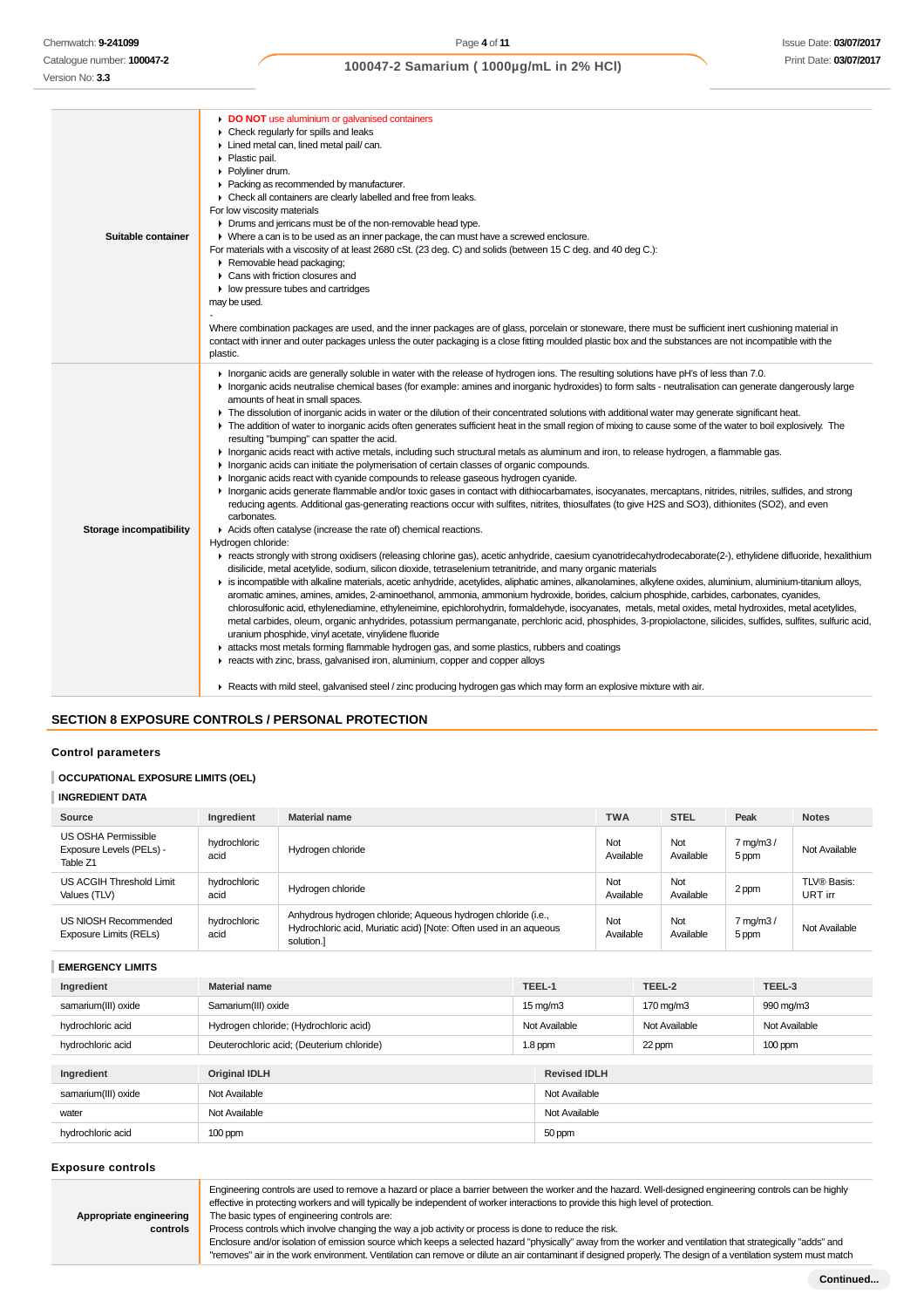# **100047-2 Samarium ( 1000µg/mL in 2% HCl)**

the particular process and chemical or contaminant in use.

Employers may need to use multiple types of controls to prevent employee overexposure.

Local exhaust ventilation usually required. If risk of overexposure exists, wear approved respirator. Correct fit is essential to obtain adequate protection. Supplied-air type respirator may be required in special circumstances. Correct fit is essential to ensure adequate protection.

An approved self contained breathing apparatus (SCBA) may be required in some situations.

Provide adequate ventilation in warehouse or closed storage area. Air contaminants generated in the workplace possess varying "escape" velocities which, in turn, determine the "capture velocities" of fresh circulating air required to effectively remove the contaminant.

| <b>Type of Contaminant:</b>                                                                                                             | Air Speed:                         |
|-----------------------------------------------------------------------------------------------------------------------------------------|------------------------------------|
| solvent, vapours, degreasing etc., evaporating from tank (in still air).                                                                | $0.25 - 0.5$ m/s (50-100<br>f/min. |
| aerosols, fumes from pouring operations, intermittent container filling, low speed conveyer transfers, welding, spray drift, plating    | 0.5-1 m/s (100-200                 |
| acid fumes, pickling (released at low velocity into zone of active generation)                                                          | f/min.                             |
| direct spray, spray painting in shallow booths, drum filling, conveyer loading, crusher dusts, gas discharge (active generation into    | 1-2.5 m/s (200-500                 |
| zone of rapid air motion)                                                                                                               | $f/min.$ )                         |
| grinding, abrasive blasting, tumbling, high speed wheel generated dusts (released at high initial velocity into zone of very high rapid | 2.5-10 m/s (500-2000               |
| air motion).                                                                                                                            | $f/min.$ )                         |

Within each range the appropriate value depends on:

| Lower end of the range                                                                         | Upper end of the range           |
|------------------------------------------------------------------------------------------------|----------------------------------|
| 1: Room air currents minimal or favourable to capture                                          | 1: Disturbing room air currents  |
| 2: Contaminants of low toxicity or of nuisance value only.<br>2: Contaminants of high toxicity |                                  |
| 3: High production, heavy use<br>3: Intermittent, low production.                              |                                  |
| 4: Large hood or large air mass in motion                                                      | 4: Small hood-local control only |

Simple theory shows that air velocity falls rapidly with distance away from the opening of a simple extraction pipe. Velocity generally decreases with the square of distance from the extraction point (in simple cases). Therefore the air speed at the extraction point should be adjusted, accordingly, after reference to distance from the contaminating source. The air velocity at the extraction fan, for example, should be a minimum of 1-2 m/s (200-400 f/min) for extraction of solvents generated in a tank 2 meters distant from the extraction point. Other mechanical considerations, producing performance deficits within the extraction apparatus, make it essential that theoretical air velocities are multiplied by factors of 10 or more when extraction systems are installed or used.

| <b>Personal protection</b> |                                                                                                                                                                                                                                                                                                                                                                                                                                                                                                                                                                                                                                                                                                                                                                                                                                                                                                                                                                                                                                                                                                                                                                                                                                                                                                                                                                                                                                                                                                                                                                                                                                                                                                                                                                                                                                                                                                                                                                                                                                                                                                                                                                                                                |
|----------------------------|----------------------------------------------------------------------------------------------------------------------------------------------------------------------------------------------------------------------------------------------------------------------------------------------------------------------------------------------------------------------------------------------------------------------------------------------------------------------------------------------------------------------------------------------------------------------------------------------------------------------------------------------------------------------------------------------------------------------------------------------------------------------------------------------------------------------------------------------------------------------------------------------------------------------------------------------------------------------------------------------------------------------------------------------------------------------------------------------------------------------------------------------------------------------------------------------------------------------------------------------------------------------------------------------------------------------------------------------------------------------------------------------------------------------------------------------------------------------------------------------------------------------------------------------------------------------------------------------------------------------------------------------------------------------------------------------------------------------------------------------------------------------------------------------------------------------------------------------------------------------------------------------------------------------------------------------------------------------------------------------------------------------------------------------------------------------------------------------------------------------------------------------------------------------------------------------------------------|
| Eye and face protection    | ► Safety glasses with unperforated side shields may be used where continuous eye protection is desirable, as in laboratories; spectacles are not sufficient<br>where complete eye protection is needed such as when handling bulk-quantities, where there is a danger of splashing, or if the material may be under<br>pressure.<br>• Chemical goggles whenever there is a danger of the material coming in contact with the eyes; goggles must be properly fitted.<br>Full face shield (20 cm, 8 in minimum) may be required for supplementary but never for primary protection of eyes; these afford face protection.<br>Alternatively a gas mask may replace splash goggles and face shields.<br>► Contact lenses may pose a special hazard; soft contact lenses may absorb and concentrate irritants. A written policy document, describing the wearing of<br>lenses or restrictions on use, should be created for each workplace or task. This should include a review of lens absorption and adsorption for the class of<br>chemicals in use and an account of injury experience. Medical and first-aid personnel should be trained in their removal and suitable equipment should be<br>readily available. In the event of chemical exposure, begin eye irrigation immediately and remove contact lens as soon as practicable. Lens should be removed<br>at the first signs of eye redness or irritation - lens should be removed in a clean environment only after workers have washed hands thoroughly. [CDC NIOSH<br>Current Intelligence Bulletin 59], [AS/NZS 1336 or national equivalent]                                                                                                                                                                                                                                                                                                                                                                                                                                                                                                                                                                                                         |
| <b>Skin protection</b>     | See Hand protection below                                                                                                                                                                                                                                                                                                                                                                                                                                                                                                                                                                                                                                                                                                                                                                                                                                                                                                                                                                                                                                                                                                                                                                                                                                                                                                                                                                                                                                                                                                                                                                                                                                                                                                                                                                                                                                                                                                                                                                                                                                                                                                                                                                                      |
| Hands/feet protection      | Elbow length PVC gloves<br>▶ When handling corrosive liquids, wear trousers or overalls outside of boots, to avoid spills entering boots.<br>The selection of suitable gloves does not only depend on the material, but also on further marks of quality which vary from manufacturer to manufacturer. Where<br>the chemical is a preparation of several substances, the resistance of the glove material can not be calculated in advance and has therefore to be checked prior<br>to the application.<br>The exact break through time for substances has to be obtained from the manufacturer of the protective gloves and has to be observed when making a final<br>choice.<br>Personal hygiene is a key element of effective hand care. Gloves must only be worn on clean hands. After using gloves, hands should be washed and dried<br>thoroughly. Application of a non-perfumed moisturizer is recommended.<br>Suitability and durability of glove type is dependent on usage. Important factors in the selection of gloves include:<br>frequency and duration of contact,<br>chemical resistance of glove material,<br>glove thickness and<br>dexterity<br>Select gloves tested to a relevant standard (e.g. Europe EN 374, US F739, AS/NZS 2161.1 or national equivalent).<br>When prolonged or frequently repeated contact may occur, a glove with a protection class of 5 or higher (breakthrough time greater than 240<br>minutes according to EN 374, AS/NZS 2161.10.1 or national equivalent) is recommended.<br>When only brief contact is expected, a glove with a protection class of 3 or higher (breakthrough time greater than 60 minutes according to<br>EN 374, AS/NZS 2161.10.1 or national equivalent) is recommended.<br>Some glove polymer types are less affected by movement and this should be taken into account when considering gloves for long-term use.<br>Contaminated gloves should be replaced.<br>For general applications, gloves with a thickness typically greater than 0.35 mm, are recommended.<br>It should be emphasised that glove thickness is not necessarily a good predictor of glove resistance to a specific chemical, as the permeation efficiency of the |
|                            | glove will be dependent on the exact composition of the glove material. Therefore, glove selection should also be based on consideration of the task<br>requirements and knowledge of breakthrough times.<br>Glove thickness may also vary depending on the glove manufacturer, the glove type and the glove model. Therefore, the manufacturers' technical data should<br>always be taken into account to ensure selection of the most appropriate glove for the task.<br>Note: Depending on the activity being conducted, gloves of varying thickness may be required for specific tasks. For example:<br>Thinner gloves (down to 0.1 mm or less) may be required where a high degree of manual dexterity is needed. However, these gloves are only<br>likely to give short duration protection and would normally be just for single use applications, then disposed of.<br>Thicker gloves (up to 3 mm or more) may be required where there is a mechanical (as well as a chemical) risk i.e. where there is abrasion or                                                                                                                                                                                                                                                                                                                                                                                                                                                                                                                                                                                                                                                                                                                                                                                                                                                                                                                                                                                                                                                                                                                                                                                    |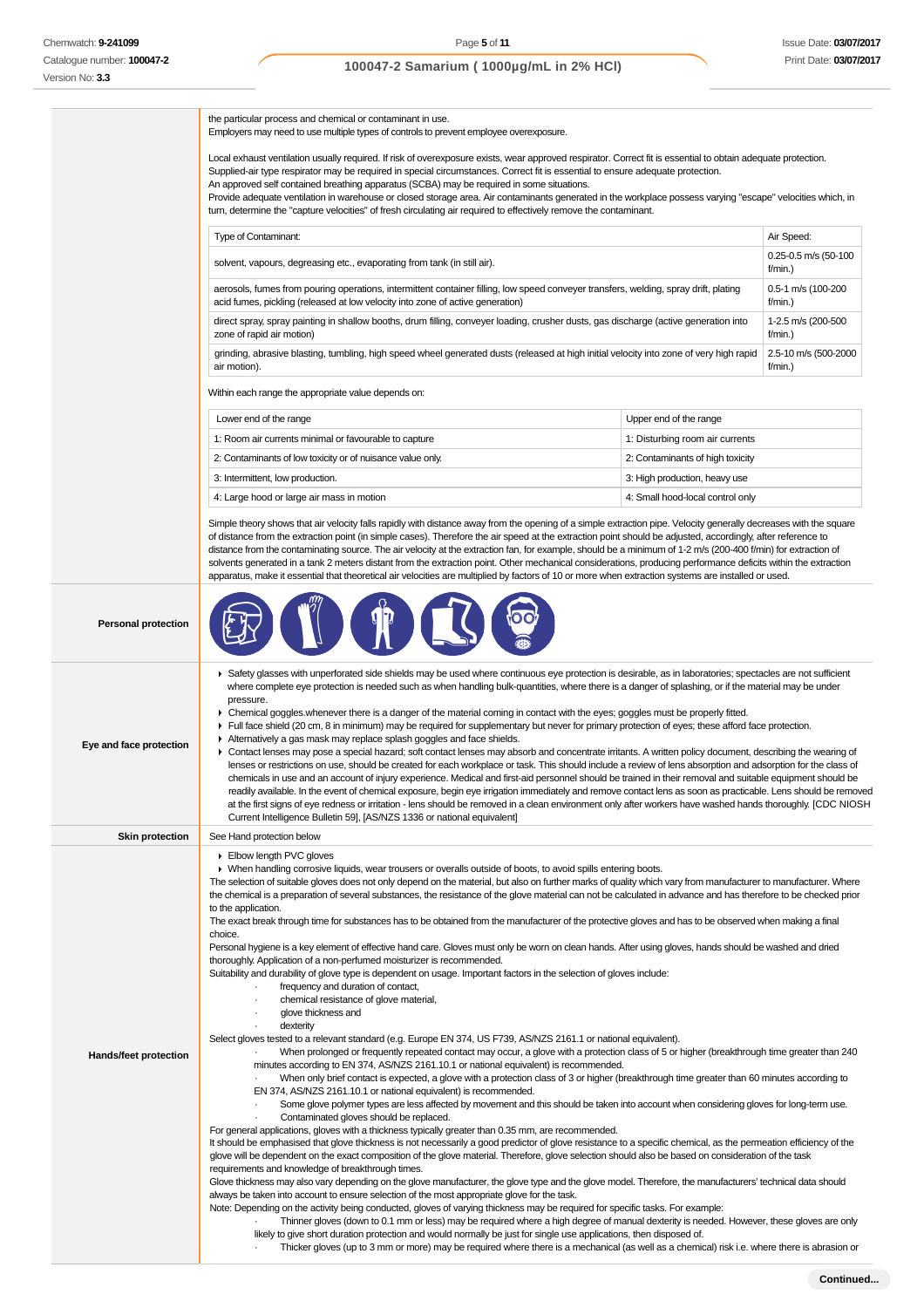Catalogue number: **100047-2** Version No: **3.3**

# **100047-2 Samarium ( 1000µg/mL in 2% HCl)**

|                        | puncture potential<br>Gloves must only be worn on clean hands. After using gloves, hands should be washed and dried thoroughly. Application of a non-perfumed moisturiser is<br>recommended.     |
|------------------------|--------------------------------------------------------------------------------------------------------------------------------------------------------------------------------------------------|
| <b>Body protection</b> | See Other protection below                                                                                                                                                                       |
| Other protection       | $\triangleright$ Overalls.<br>PVC Apron.<br>▶ PVC protective suit may be required if exposure severe.<br>$\blacktriangleright$ Eyewash unit.<br>Ensure there is ready access to a safety shower. |
| <b>Thermal hazards</b> | Not Available                                                                                                                                                                                    |

# **Respiratory protection**

**Type B-P Filter of sufficient capacity. (AS/NZS 1716 & 1715, EN 143:2000 & 149:2001, ANSI Z88 or national equivalent)**

**76b-p()**

# **SECTION 9 PHYSICAL AND CHEMICAL PROPERTIES**

### **Information on basic physical and chemical properties**

| Appearance                                      | colorless     |                                                   |               |
|-------------------------------------------------|---------------|---------------------------------------------------|---------------|
|                                                 |               |                                                   |               |
| <b>Physical state</b>                           | Liquid        | Relative density (Water = $1$ )                   | Not Available |
| Odour                                           | Not Available | <b>Partition coefficient</b><br>n-octanol / water | Not Available |
| Odour threshold                                 | Not Available | Auto-ignition temperature<br>$(^{\circ}C)$        | Not Available |
| pH (as supplied)                                | $<$ 2         | Decomposition<br>temperature                      | Not Available |
| Melting point / freezing<br>point $(^{\circ}C)$ | Not Available | <b>Viscosity (cSt)</b>                            | Not Available |
| Initial boiling point and<br>boiling range (°C) | Not Available | Molecular weight (g/mol)                          | Not Available |
| Flash point (°C)                                | Not Available | <b>Taste</b>                                      | Not Available |
| <b>Evaporation rate</b>                         | Not Available | <b>Explosive properties</b>                       | Not Available |
| Flammability                                    | Not Available | <b>Oxidising properties</b>                       | Not Available |
| Upper Explosive Limit (%)                       | Not Available | Surface Tension (dyn/cm or<br>$mN/m$ )            | Not Available |
| Lower Explosive Limit (%)                       | Not Available | <b>Volatile Component (%vol)</b>                  | Not Available |
| Vapour pressure (kPa)                           | Not Available | Gas group                                         | Not Available |
| Solubility in water (g/L)                       | Miscible      | pH as a solution (1%)                             | Not Available |
| Vapour density ( $Air = 1$ )                    | Not Available | VOC g/L                                           | Not Available |

### **SECTION 10 STABILITY AND REACTIVITY**

| Reactivity                                 | See section 7                                   |
|--------------------------------------------|-------------------------------------------------|
| <b>Chemical stability</b>                  | • Contact with alkaline material liberates heat |
| Possibility of hazardous<br>reactions      | See section 7                                   |
| <b>Conditions to avoid</b>                 | See section 7                                   |
| Incompatible materials                     | See section 7                                   |
| <b>Hazardous decomposition</b><br>products | See section 5                                   |

# **SECTION 11 TOXICOLOGICAL INFORMATION**

### **Information on toxicological effects**

| Inhaled | The material can cause respiratory irritation in some persons. The body's response to such irritation can cause further lung damage.<br>Corrosive acids can cause irritation of the respiratory tract, with coughing, choking and mucous membrane damage. There may be dizziness, headache,<br>nausea and weakness.<br>The material has NOT been classified by EC Directives or other classification systems as "harmful by inhalation". This is because of the lack of corroborating<br>animal or human evidence.<br>Exposure to vapours of some rare earth salts can cause sensitivity to heat, itching, and increased sensitivity of smell and taste. Other effects include inflamed<br>airways and lung, emphysema, regional narrowing of terminal airways and cell changes.<br>Hydrogen chloride (HCl) vapour or fumes present a hazard from a single acute exposure. Exposures of 1300 to 2000 ppm have been lethal to humans in a few<br>minutes.<br>Inhalation of HCI may cause choking, coughing, burning sensation and may cause ulceration of the nose, throat and larynx. Fluid on the lungs followed by<br>generalised lung damage may follow.<br>Breathing of HCI vapour may aggravate asthma and inflammatory or fibrotic pulmonary disease.<br>High concentrations cause necrosis of the tracheal and bronchial epithelium, pulmonary oedema, atelectasis and emphysema and damage to the pulmonary<br>blood vessels and liver. |
|---------|-------------------------------------------------------------------------------------------------------------------------------------------------------------------------------------------------------------------------------------------------------------------------------------------------------------------------------------------------------------------------------------------------------------------------------------------------------------------------------------------------------------------------------------------------------------------------------------------------------------------------------------------------------------------------------------------------------------------------------------------------------------------------------------------------------------------------------------------------------------------------------------------------------------------------------------------------------------------------------------------------------------------------------------------------------------------------------------------------------------------------------------------------------------------------------------------------------------------------------------------------------------------------------------------------------------------------------------------------------------------------------------------------------------------------------------------------|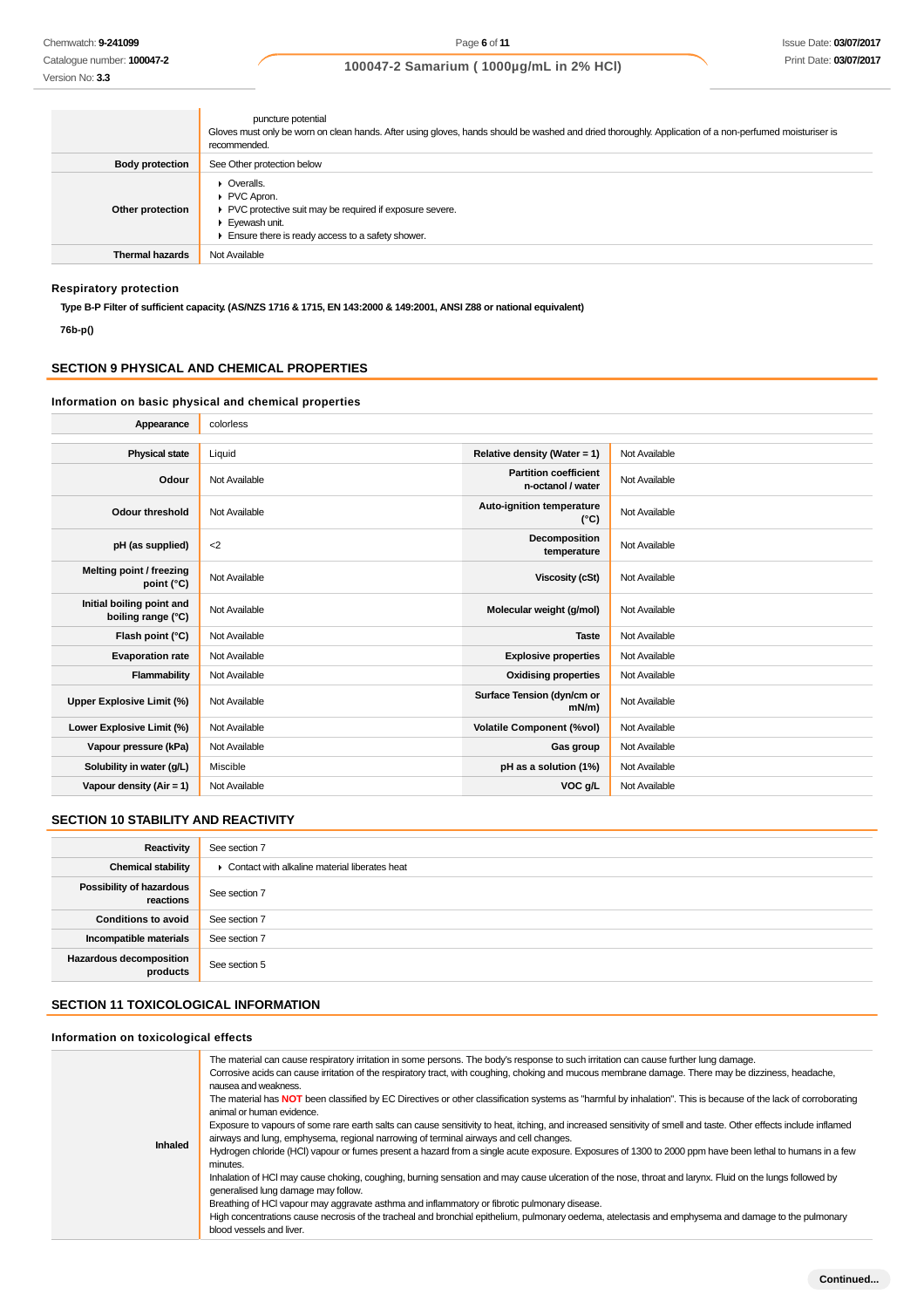Chemwatch: **9-241099**

Catalogue number: **100047-2**

# **100047-2 Samarium ( 1000µg/mL in 2% HCl)**

| Ingestion                                      | Ingestion of acidic corrosives may produce burns around and in the mouth, the throat and oesophagus. Immediate pain and difficulties in swallowing and<br>speaking may also be evident.<br>The material has NOT been classified by EC Directives or other classification systems as "harmful by ingestion". This is because of the lack of corroborating<br>animal or human evidence.                                                                                                                                                                                                                                                                                                                                                                                                                                                                                                                                                                                                                                                                                                                                                                                                        |                                 |         |                                                                                                                                                           |
|------------------------------------------------|----------------------------------------------------------------------------------------------------------------------------------------------------------------------------------------------------------------------------------------------------------------------------------------------------------------------------------------------------------------------------------------------------------------------------------------------------------------------------------------------------------------------------------------------------------------------------------------------------------------------------------------------------------------------------------------------------------------------------------------------------------------------------------------------------------------------------------------------------------------------------------------------------------------------------------------------------------------------------------------------------------------------------------------------------------------------------------------------------------------------------------------------------------------------------------------------|---------------------------------|---------|-----------------------------------------------------------------------------------------------------------------------------------------------------------|
| <b>Skin Contact</b>                            | Skin contact with acidic corrosives may result in pain and burns; these may be deep with distinct edges and may heal slowly with the formation of scar tissue.<br>Skin contact is not thought to have harmful health effects (as classified under EC Directives); the material may still produce health damage following entry<br>through wounds, lesions or abrasions.<br>Open cuts, abraded or irritated skin should not be exposed to this material<br>Entry into the blood-stream, through, for example, cuts, abrasions or lesions, may produce systemic injury with harmful effects. Examine the skin prior to the use<br>of the material and ensure that any external damage is suitably protected.                                                                                                                                                                                                                                                                                                                                                                                                                                                                                   |                                 |         |                                                                                                                                                           |
| Eye                                            | If applied to the eyes, this material causes severe eye damage.<br>Direct eye contact with acid corrosives may produce pain, tears, sensitivity to light and burns. Mild burns of the epithelia generally recover rapidly and<br>completely.                                                                                                                                                                                                                                                                                                                                                                                                                                                                                                                                                                                                                                                                                                                                                                                                                                                                                                                                                 |                                 |         |                                                                                                                                                           |
| Chronic                                        | Repeated or prolonged exposure to acids may result in the erosion of teeth, swelling and/or ulceration of mouth lining. Irritation of airways to lung, with cough,<br>and inflammation of lung tissue often occurs.<br>Long-term exposure to respiratory irritants may result in disease of the airways involving difficult breathing and related systemic problems.<br>Substance accumulation, in the human body, may occur and may cause some concern following repeated or long-term occupational exposure.<br>There has been some concern that this material can cause cancer or mutations but there is not enough data to make an assessment.<br>Chronic minor exposure to hydrogen chloride (HCI) vapour or fume may cause discolouration or erosion of the teeth, bleeding of the nose and gums; and<br>ulceration of the nasal mucous membranes.<br>Repeated exposures of animals to concentrations of about 34 ppm HCI produced no immediate toxic effects.<br>Workers exposed to hydrochloric acid suffered from gastritis and a number of cases of chronic bronchitis have also been reported.<br>Repeated or prolonged exposure to dilute solutions of HCl may cause dermatitis. |                                 |         |                                                                                                                                                           |
|                                                | <b>TOXICITY</b>                                                                                                                                                                                                                                                                                                                                                                                                                                                                                                                                                                                                                                                                                                                                                                                                                                                                                                                                                                                                                                                                                                                                                                              | <b>IRRITATION</b>               |         |                                                                                                                                                           |
| 100047-2 Samarium (<br>1000µg/mL in 2% HCl)    | Not Available                                                                                                                                                                                                                                                                                                                                                                                                                                                                                                                                                                                                                                                                                                                                                                                                                                                                                                                                                                                                                                                                                                                                                                                | Not Available                   |         |                                                                                                                                                           |
|                                                | <b>TOXICITY</b>                                                                                                                                                                                                                                                                                                                                                                                                                                                                                                                                                                                                                                                                                                                                                                                                                                                                                                                                                                                                                                                                                                                                                                              |                                 |         | <b>IRRITATION</b>                                                                                                                                         |
| samarium(III) oxide                            | Oral (rat) LD50: >1000 mg/kg <sup>[2]</sup><br>Not Available                                                                                                                                                                                                                                                                                                                                                                                                                                                                                                                                                                                                                                                                                                                                                                                                                                                                                                                                                                                                                                                                                                                                 |                                 |         |                                                                                                                                                           |
| water                                          | <b>TOXICITY</b><br><b>IRRITATION</b><br>Oral (rat) LD50: >90000 mg/kg <sup>[2]</sup><br>Not Available                                                                                                                                                                                                                                                                                                                                                                                                                                                                                                                                                                                                                                                                                                                                                                                                                                                                                                                                                                                                                                                                                        |                                 |         |                                                                                                                                                           |
| hydrochloric acid                              | <b>TOXICITY</b><br><b>IRRITATION</b><br>Inhalation (rat) LC50: 3124 ppm/1hr <sup>[2]</sup><br>Eye (rabbit): 5mg/30s - mild<br>Oral (rat) LD50: 900 mg/kg <sup>[2]</sup>                                                                                                                                                                                                                                                                                                                                                                                                                                                                                                                                                                                                                                                                                                                                                                                                                                                                                                                                                                                                                      |                                 |         |                                                                                                                                                           |
| Legend:                                        | 1. Value obtained from Europe ECHA Registered Substances - Acute toxicity 2.* Value obtained from manufacturer's SDS. Unless otherwise specified data<br>extracted from RTECS - Register of Toxic Effect of chemical Substances                                                                                                                                                                                                                                                                                                                                                                                                                                                                                                                                                                                                                                                                                                                                                                                                                                                                                                                                                              |                                 |         |                                                                                                                                                           |
| <b>SAMARIUM(III) OXIDE</b>                     | Lanthanide poisoning causes immediate defaecation, writhing, inco-ordination, laboured breathing, and inactivity.                                                                                                                                                                                                                                                                                                                                                                                                                                                                                                                                                                                                                                                                                                                                                                                                                                                                                                                                                                                                                                                                            |                                 |         |                                                                                                                                                           |
| <b>HYDROCHLORIC ACID</b>                       | Asthma-like symptoms may continue for months or even years after exposure to the material ceases.<br>for acid mists, aerosols, vapours<br>Data from assays for genotoxic activity in vitro suggest that eukaryotic cells are susceptible to genetic damage when the pH falls to about 6.5.<br>The material may be irritating to the eye, with prolonged contact causing inflammation.<br>The substance is classified by IARC as Group 3:<br>NOT classifiable as to its carcinogenicity to humans.                                                                                                                                                                                                                                                                                                                                                                                                                                                                                                                                                                                                                                                                                            |                                 |         |                                                                                                                                                           |
| <b>WATER &amp;</b><br><b>HYDROCHLORIC ACID</b> | No significant acute toxicological data identified in literature search.                                                                                                                                                                                                                                                                                                                                                                                                                                                                                                                                                                                                                                                                                                                                                                                                                                                                                                                                                                                                                                                                                                                     |                                 |         |                                                                                                                                                           |
| <b>Acute Toxicity</b>                          | $\circledcirc$                                                                                                                                                                                                                                                                                                                                                                                                                                                                                                                                                                                                                                                                                                                                                                                                                                                                                                                                                                                                                                                                                                                                                                               | Carcinogenicity                 | Ø       |                                                                                                                                                           |
| <b>Skin Irritation/Corrosion</b>               | ✔                                                                                                                                                                                                                                                                                                                                                                                                                                                                                                                                                                                                                                                                                                                                                                                                                                                                                                                                                                                                                                                                                                                                                                                            | Reproductivity                  | $\circ$ |                                                                                                                                                           |
| <b>Serious Eye</b><br>Damage/Irritation        | v                                                                                                                                                                                                                                                                                                                                                                                                                                                                                                                                                                                                                                                                                                                                                                                                                                                                                                                                                                                                                                                                                                                                                                                            | <b>STOT - Single Exposure</b>   | Ø       |                                                                                                                                                           |
| <b>Respiratory or Skin</b><br>sensitisation    | $\odot$                                                                                                                                                                                                                                                                                                                                                                                                                                                                                                                                                                                                                                                                                                                                                                                                                                                                                                                                                                                                                                                                                                                                                                                      | <b>STOT - Repeated Exposure</b> | Ø       |                                                                                                                                                           |
| <b>Mutagenicity</b>                            | ⊙                                                                                                                                                                                                                                                                                                                                                                                                                                                                                                                                                                                                                                                                                                                                                                                                                                                                                                                                                                                                                                                                                                                                                                                            | <b>Aspiration Hazard</b>        | ⊚       |                                                                                                                                                           |
|                                                |                                                                                                                                                                                                                                                                                                                                                                                                                                                                                                                                                                                                                                                                                                                                                                                                                                                                                                                                                                                                                                                                                                                                                                                              | Legend:                         |         | $\blacktriangleright$ - Data available but does not fill the criteria for classification<br>$\blacktriangleright$ - Data available to make classification |

 $\bigcirc$  – Data Not Available to make classification

# **SECTION 12 ECOLOGICAL INFORMATION**

# **Toxicity**

| Ingredient          | Endpoint | <b>Test Duration (hr)</b> | <b>Species</b>                | Value        | Source |
|---------------------|----------|---------------------------|-------------------------------|--------------|--------|
| samarium(III) oxide | EC50     | 48                        | Crustacea                     | $0.193$ mg/L |        |
| samarium(III) oxide | EC50     | --<br>$\epsilon$          | Algae or other aquatic plants | $0.08$ mg/L  |        |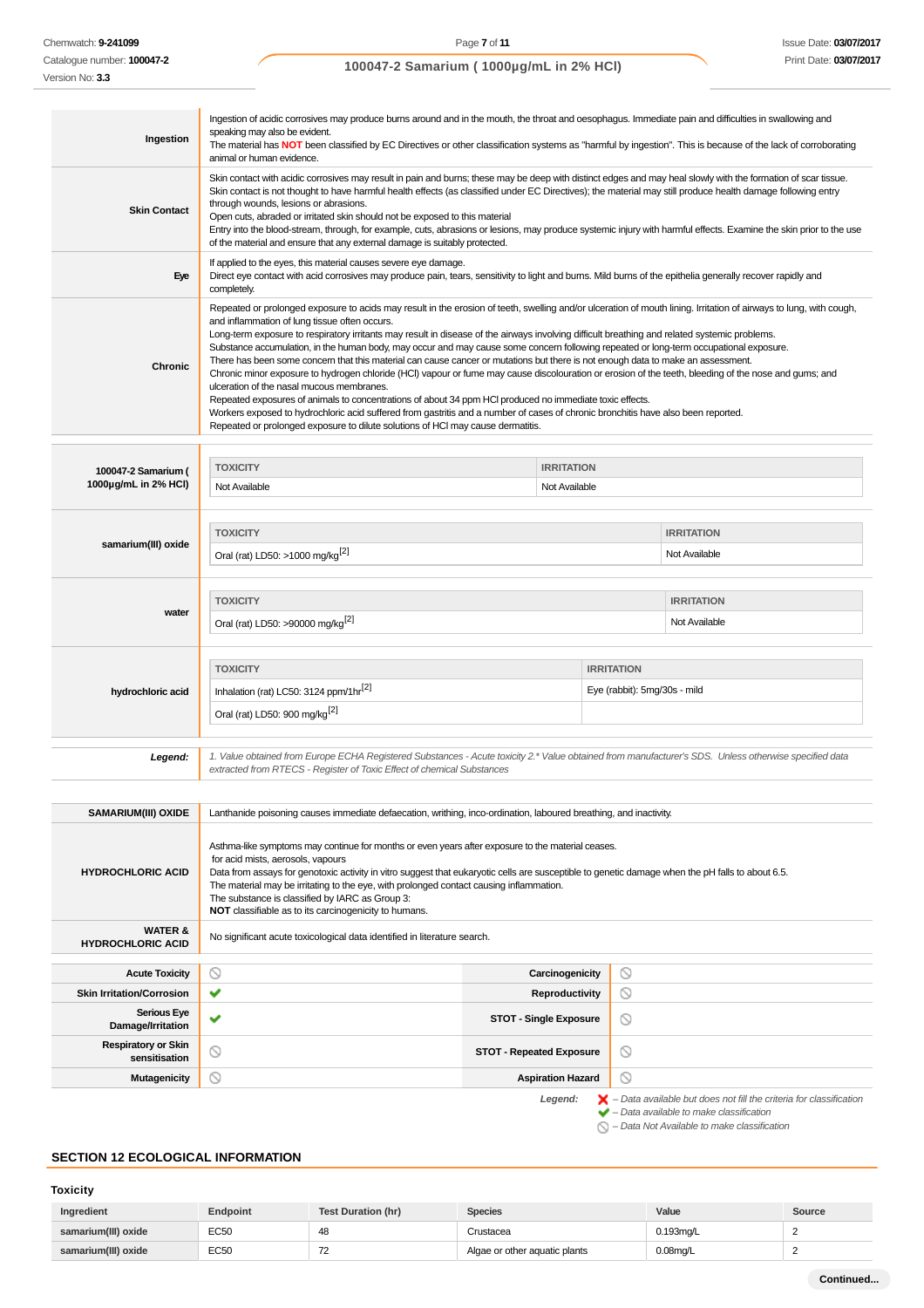# **100047-2 Samarium ( 1000µg/mL in 2% HCl)**

Catalogue number: **100047-2** Version No: **3.3**

| samarium(III) oxide | EC50                                                                                                                                                                                                                                                                                                  | 72   | Algae or other aquatic plants | $0.084$ mg/L        |   |
|---------------------|-------------------------------------------------------------------------------------------------------------------------------------------------------------------------------------------------------------------------------------------------------------------------------------------------------|------|-------------------------------|---------------------|---|
| samarium(III) oxide | <b>NOEC</b>                                                                                                                                                                                                                                                                                           | 72   | Algae or other aquatic plants | $0.019$ mg/L        |   |
| hydrochloric acid   | <b>LC50</b>                                                                                                                                                                                                                                                                                           | 96   | Fish                          | 70.057mg/L          | 3 |
| hydrochloric acid   | EC50                                                                                                                                                                                                                                                                                                  | 96   | Algae or other aquatic plants | 344.947ma/L         | 3 |
| hydrochloric acid   | EC50                                                                                                                                                                                                                                                                                                  | 9.33 | Fish                          | 0.014000mg/L        | 4 |
| hydrochloric acid   | <b>NOEC</b>                                                                                                                                                                                                                                                                                           | 0.08 | Fish                          | 10 <sub>mg</sub> /L | 4 |
| Legend:             | Extracted from 1. IUCLID Toxicity Data 2. Europe ECHA Registered Substances - Ecotoxicological Information - Aquatic Toxicity 3. EPIWIN Suite V3.12<br>(QSAR) - Aquatic Toxicity Data (Estimated) 4. US EPA, Ecotox database - Aquatic Toxicity Data 5. ECETOC Aquatic Hazard Assessment Data 6. NITE |      |                               |                     |   |

(QSAR) - Aquatic Toxicity Data (Estimated) 4. US EPA, Ecotox database - Aquatic Toxicity Data 5. ECETOC Aquatic Hazard Assessment Data 6. NITE (Japan) - Bioconcentration Data 7. METI (Japan) - Bioconcentration Data 8. Vendor Data

### **Ecotoxicity:**

The tolerance of water organisms towards pH margin and variation is diverse. Recommended pH values for test species listed in OECD guidelines are between 6.0 and almost 9. Acute testing with fish showed 96h-LC50 at about pH 3.5

Prevent, by any means available, spillage from entering drains or water courses. **DO NOT** discharge into sewer or waterways.

### **Persistence and degradability**

| Ingredient        | Persistence: Water/Soil | Persistence: Air |
|-------------------|-------------------------|------------------|
| water             | LOW                     | LOW              |
| hydrochloric acid | LOW                     | LOW              |

### **Bioaccumulative potential**

| Ingredient        | <b>Bioaccumulation</b>   |
|-------------------|--------------------------|
| water             | LOW (LogKOW = $-1.38$ )  |
| hydrochloric acid | LOW (LogKOW = $0.5392$ ) |

### **Mobility in soil**

| Ingredient        | <b>Mobility</b>      |
|-------------------|----------------------|
| water             | LOW ( $KOC = 14.3$ ) |
| hydrochloric acid | LOW ( $KOC = 14.3$ ) |

### **SECTION 13 DISPOSAL CONSIDERATIONS**

#### **Waste treatment methods**

| Legislation addressing waste disposal requirements may differ by country, state and/or territory. Each user must refer to laws operating in their area. In some<br>areas, certain wastes must be tracked.<br>A Hierarchy of Controls seems to be common - the user should investigate: |
|----------------------------------------------------------------------------------------------------------------------------------------------------------------------------------------------------------------------------------------------------------------------------------------|
| $\triangleright$ Reduction                                                                                                                                                                                                                                                             |
| $\triangleright$ Reuse                                                                                                                                                                                                                                                                 |
| $\triangleright$ Recycling                                                                                                                                                                                                                                                             |
| • Disposal (if all else fails)                                                                                                                                                                                                                                                         |
| This material may be recycled if unused, or if it has not been contaminated so as to make it unsuitable for its intended use. If it has been contaminated, it may be                                                                                                                   |
| possible to reclaim the product by filtration, distillation or some other means. Shelf life considerations should also be applied in making decisions of this type.                                                                                                                    |
| Note that properties of a material may change in use, and recycling or reuse may not always be appropriate.                                                                                                                                                                            |
| DO NOT allow wash water from cleaning or process equipment to enter drains.                                                                                                                                                                                                            |
| It may be necessary to collect all wash water for treatment before disposal.                                                                                                                                                                                                           |
| In all cases disposal to sewer may be subject to local laws and regulations and these should be considered first.                                                                                                                                                                      |
| • Where in doubt contact the responsible authority.                                                                                                                                                                                                                                    |
| Recycle wherever possible.                                                                                                                                                                                                                                                             |
| ► Consult manufacturer for recycling options or consult local or regional waste management authority for disposal if no suitable treatment or disposal facility<br>can be identified.                                                                                                  |
| F Treat and neutralise at an approved treatment plant. Treatment should involve: Neutralisation with soda-ash or soda-lime followed by: burial in a land-fill                                                                                                                          |
| specifically licensed to accept chemical and / or pharmaceutical wastes or Incineration in a licensed apparatus (after admixture with suitable combustible<br>material).                                                                                                               |
| ► Decontaminate empty containers with 5% aqueous sodium hydroxide or soda ash, followed by water. Observe all label safeguards until containers are<br>cleaned and destroyed.                                                                                                          |
|                                                                                                                                                                                                                                                                                        |

### **SECTION 14 TRANSPORT INFORMATION**

| <b>Labels Required</b>  |                                                |
|-------------------------|------------------------------------------------|
|                         |                                                |
| <b>Marine Pollutant</b> | <b>NO</b>                                      |
| Land transport (DOT)    |                                                |
| <b>UN number</b>        | 1789                                           |
| UN proper shipping name | Hydrochloric acid (contains hydrochloric acid) |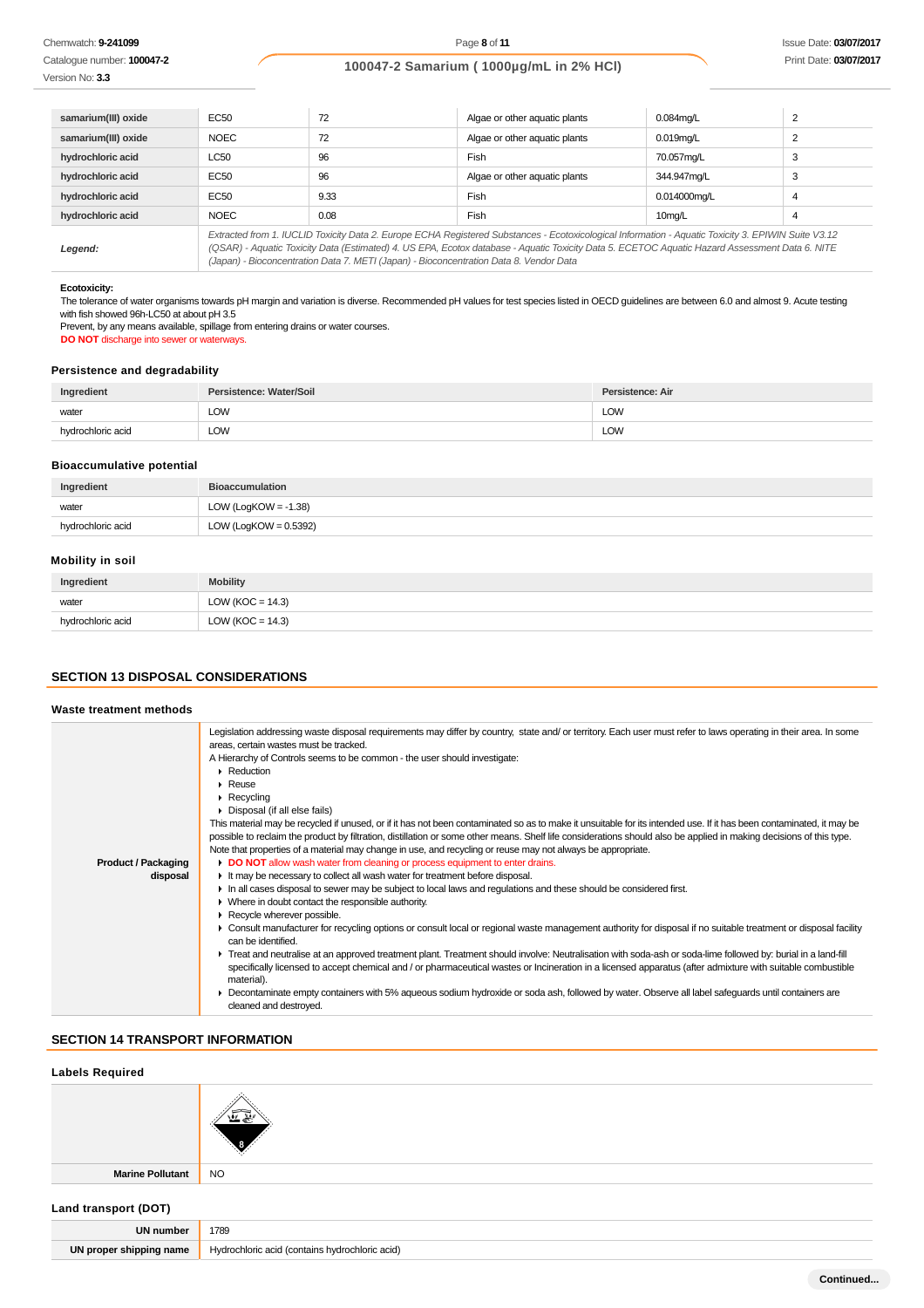Version No: **3.3**

Catalogue number: **100047-2**

**100047-2 Samarium ( 1000µg/mL in 2% HCl)**

| Transport hazard class(es)   | Class<br>8<br>Subrisk<br>Not Applicable                                                        |
|------------------------------|------------------------------------------------------------------------------------------------|
| Packing group                |                                                                                                |
| <b>Environmental hazard</b>  | Not Applicable                                                                                 |
| Special precautions for user | <b>Hazard Label</b><br>8<br>Special provisions   386, A3, A6, B3, B15, B133, IB2, N41, T8, TP2 |

# **Air transport (ICAO-IATA / DGR)**

| <b>UN number</b>             | 1789                                                                                                                                                                                                                                                                                        |                                                               |
|------------------------------|---------------------------------------------------------------------------------------------------------------------------------------------------------------------------------------------------------------------------------------------------------------------------------------------|---------------------------------------------------------------|
| UN proper shipping name      | Hydrochloric acid (contains hydrochloric acid)                                                                                                                                                                                                                                              |                                                               |
| Transport hazard class(es)   | 8<br><b>ICAO/IATA Class</b><br>Not Applicable<br>ICAO / IATA Subrisk<br><b>ERG Code</b><br>8L                                                                                                                                                                                               |                                                               |
| Packing group                | Н.                                                                                                                                                                                                                                                                                          |                                                               |
| <b>Environmental hazard</b>  | Not Applicable                                                                                                                                                                                                                                                                              |                                                               |
| Special precautions for user | Special provisions<br>Cargo Only Packing Instructions<br>Cargo Only Maximum Qty / Pack<br>Passenger and Cargo Packing Instructions<br>Passenger and Cargo Maximum Qty / Pack<br>Passenger and Cargo Limited Quantity Packing Instructions<br>Passenger and Cargo Limited Maximum Qty / Pack | A3A803<br>855<br>30L<br>851<br>1 <sub>L</sub><br>Y840<br>0.5L |

### **Sea transport (IMDG-Code / GGVSee)**

| <b>UN number</b>             | 1789                                                                                                                 |
|------------------------------|----------------------------------------------------------------------------------------------------------------------|
| UN proper shipping name      | HYDROCHLORIC ACID (contains hydrochloric acid)                                                                       |
| Transport hazard class(es)   | 8<br><b>IMDG Class</b><br><b>IMDG Subrisk</b><br>Not Applicable                                                      |
| Packing group                | Ш                                                                                                                    |
| <b>Environmental hazard</b>  | Not Applicable                                                                                                       |
| Special precautions for user | F-A, S-B<br><b>EMS Number</b><br>Special provisions<br>Not Applicable<br><b>Limited Quantities</b><br>1 <sub>L</sub> |

# **Transport in bulk according to Annex II of MARPOL and the IBC code**

| Source                                                                          | <b>Product name</b> | <b>Pollution Category</b> | Ship Type |
|---------------------------------------------------------------------------------|---------------------|---------------------------|-----------|
| IMO MARPOL (Annex II) - List<br>of Noxious Liquid Substances<br>Carried in Bulk | Hydrochloric acid   | -                         |           |

# **SECTION 15 REGULATORY INFORMATION**

# **Safety, health and environmental regulations / legislation specific for the substance or mixture**

### **SAMARIUM(III) OXIDE(12060-58-1) IS FOUND ON THE FOLLOWING REGULATORY LISTS**

US Toxic Substances Control Act (TSCA) - Chemical Substance Inventory

### **WATER(7732-18-5) IS FOUND ON THE FOLLOWING REGULATORY LISTS**

US - Pennsylvania - Hazardous Substance List US Toxic Substances Control Act (TSCA) - Chemical Substance Inventory

**HYDROCHLORIC ACID(7647-01-0) IS FOUND ON THE FOLLOWING REGULATORY LISTS**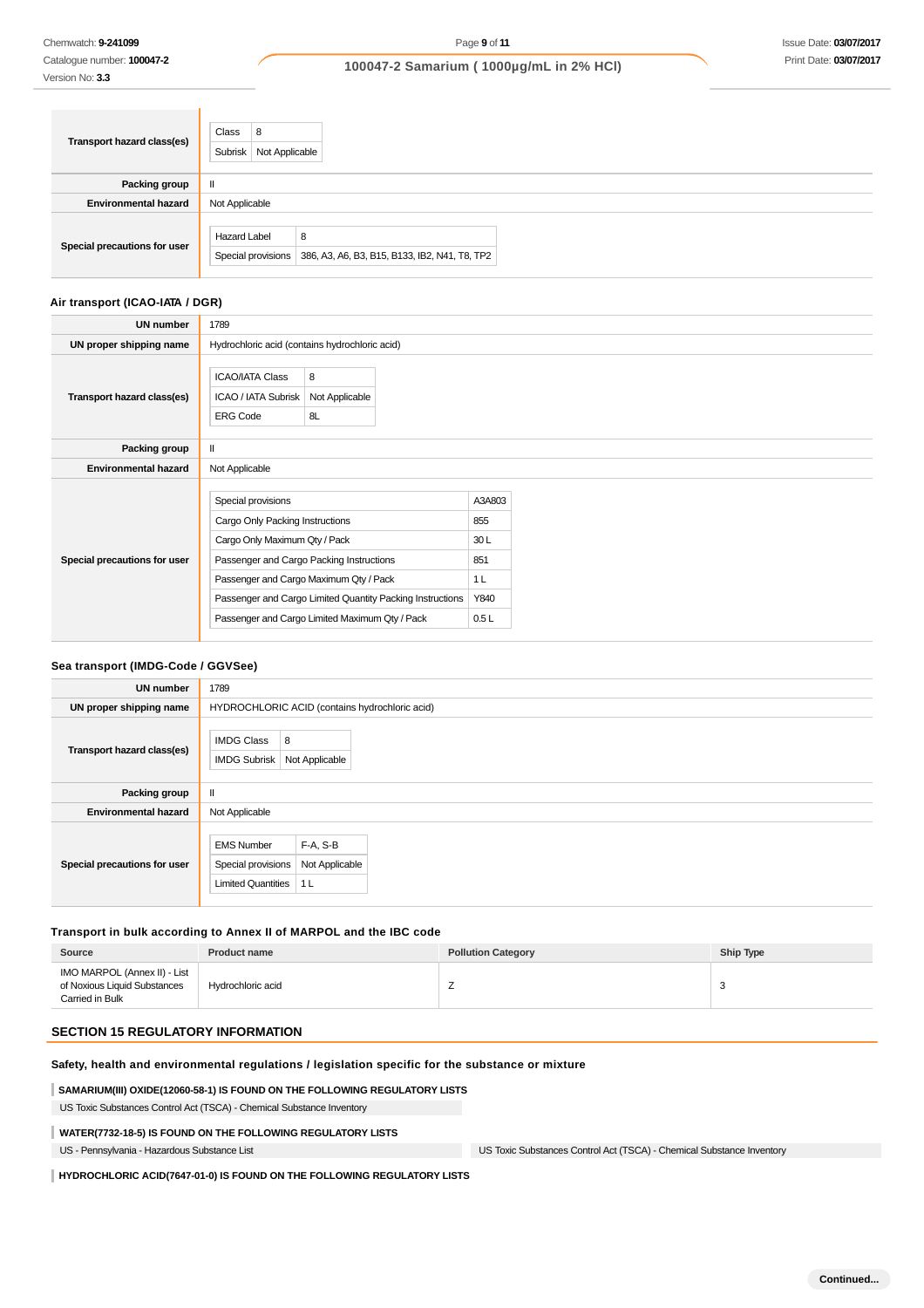Page **10** of **11**

| Catalogue number: 100047-2<br>Version No: 3.3                                                    |                                                                                      | 100047-2 Samarium (1000µg/mL in 2% HCl)                                                                                   | Print Date: 03/07 |
|--------------------------------------------------------------------------------------------------|--------------------------------------------------------------------------------------|---------------------------------------------------------------------------------------------------------------------------|-------------------|
| International Agency for Research on Cancer (IARC) - Agents Classified by the IARC<br>Monographs |                                                                                      | US - Vermont Permissible Exposure Limits Table Z-1-A Transitional Limits for Air<br>Contaminants                          |                   |
| US - Alaska Limits for Air Contaminants                                                          |                                                                                      | US - Washington Permissible exposure limits of air contaminants                                                           |                   |
|                                                                                                  | US - California OEHHA/ARB - Acute Reference Exposure Levels and Target Organs (RELs) | US - Washington Toxic air pollutants and their ASIL, SQER and de minimis emission values                                  |                   |
| US - California OEHHA/ARB - Chronic Reference Exposure Levels and Target Organs<br>(CRELs)       |                                                                                      | US - Wyoming Toxic and Hazardous Substances Table Z1 Limits for Air Contaminants<br>US ACGIH Threshold Limit Values (TLV) |                   |
| US - California Permissible Exposure Limits for Chemical Contaminants                            |                                                                                      | US ACGIH Threshold Limit Values (TLV) - Carcinogens                                                                       |                   |
| US - Hawaii Air Contaminant Limits                                                               |                                                                                      | US Clean Air Act - Hazardous Air Pollutants                                                                               |                   |
| US - Idaho - Limits for Air Contaminants                                                         |                                                                                      | US CWA (Clean Water Act) - List of Hazardous Substances                                                                   |                   |
| US - Massachusetts - Right To Know Listed Chemicals                                              |                                                                                      | US Drug Enforcement Administration (DEA) List I and II Regulated Chemicals                                                |                   |
| US - Michigan Exposure Limits for Air Contaminants                                               |                                                                                      | US EPCRA Section 313 Chemical List                                                                                        |                   |
| US - Minnesota Permissible Exposure Limits (PELs)                                                |                                                                                      | US NIOSH Recommended Exposure Limits (RELs)                                                                               |                   |
| US - Oregon Permissible Exposure Limits (Z-1)                                                    |                                                                                      | US OSHA Permissible Exposure Levels (PELs) - Table Z1                                                                     |                   |
| US - Pennsylvania - Hazardous Substance List                                                     |                                                                                      | US SARA Section 302 Extremely Hazardous Substances                                                                        |                   |
| US - Rhode Island Hazardous Substance List                                                       |                                                                                      | US Spacecraft Maximum Allowable Concentrations (SMACs) for Airborne Contaminants                                          |                   |
| US - Tennessee Occupational Exposure Limits - Limits For Air Contaminants                        |                                                                                      | US Toxic Substances Control Act (TSCA) - Chemical Substance Inventory                                                     |                   |
|                                                                                                  |                                                                                      |                                                                                                                           |                   |

US - Vermont Permissible Exposure Limits Table Z-1-A Final Rule Limits for Air Contaminants

### **Federal Regulations**

### **Superfund Amendments and Reauthorization Act of 1986 (SARA)**

### **SECTION 311/312 HAZARD CATEGORIES**

| Immediate (acute) health hazard | Yes |
|---------------------------------|-----|
| Delayed (chronic) health hazard | No  |
| Fire hazard                     | No  |
| Pressure hazard                 | No  |
| Reactivity hazard               | No  |
|                                 |     |

# **US. EPA CERCLA HAZARDOUS SUBSTANCES AND REPORTABLE QUANTITIES (40 CFR 302.4)**

| Name              | Reportable Quantity in Pounds (lb) | <b>Reportable Quantity in kg</b> |
|-------------------|------------------------------------|----------------------------------|
| Hydrochloric acid | 5000                               | 2270                             |

### **State Regulations**

#### **US. CALIFORNIA PROPOSITION 65**

None Reported

| <b>National Inventory</b>               | <b>Status</b>                                                                                                                                                                              |
|-----------------------------------------|--------------------------------------------------------------------------------------------------------------------------------------------------------------------------------------------|
| Australia - AICS                        | Y                                                                                                                                                                                          |
| Canada - DSL                            | Y                                                                                                                                                                                          |
| Canada - NDSL                           | N (samarium(III) oxide; water; hydrochloric acid)                                                                                                                                          |
| China - IECSC                           | $\checkmark$                                                                                                                                                                               |
| Europe - EINEC / ELINCS /<br><b>NLP</b> | Y                                                                                                                                                                                          |
| Japan - ENCS                            | N (water)                                                                                                                                                                                  |
| Korea - KECI                            | Y                                                                                                                                                                                          |
| New Zealand - NZIoC                     | Y                                                                                                                                                                                          |
| Philippines - PICCS                     | N (samarium(III) oxide)                                                                                                                                                                    |
| USA - TSCA                              | Y                                                                                                                                                                                          |
| Legend:                                 | $Y = All$ ingredients are on the inventory<br>N = Not determined or one or more ingredients are not on the inventory and are not exempt from listing(see specific ingredients in brackets) |

# **SECTION 16 OTHER INFORMATION**

### **Other information**

Classification of the preparation and its individual components has drawn on official and authoritative sources as well as independent review by the Chemwatch Classification committee using available literature references.

The SDS is a Hazard Communication tool and should be used to assist in the Risk Assessment. Many factors determine whether the reported Hazards are Risks in the workplace or other settings. Risks may be determined by reference to Exposures Scenarios. Scale of use, frequency of use and current or available engineering controls must be considered.

### **Definitions and abbreviations**

PC-TWA: Permissible Concentration-Time Weighted Average PC-STEL: Permissible Concentration-Short Term Exposure Limit IARC: International Agency for Research on Cancer ACGIH: American Conference of Governmental Industrial Hygienists STEL: Short Term Exposure Limit TEEL: Temporary Emergency Exposure Limit。 IDLH: Immediately Dangerous to Life or Health Concentrations OSF: Odour Safety Factor NOAEL :No Observed Adverse Effect Level LOAEL: Lowest Observed Adverse Effect Level TLV: Threshold Limit Value LOD: Limit Of Detection